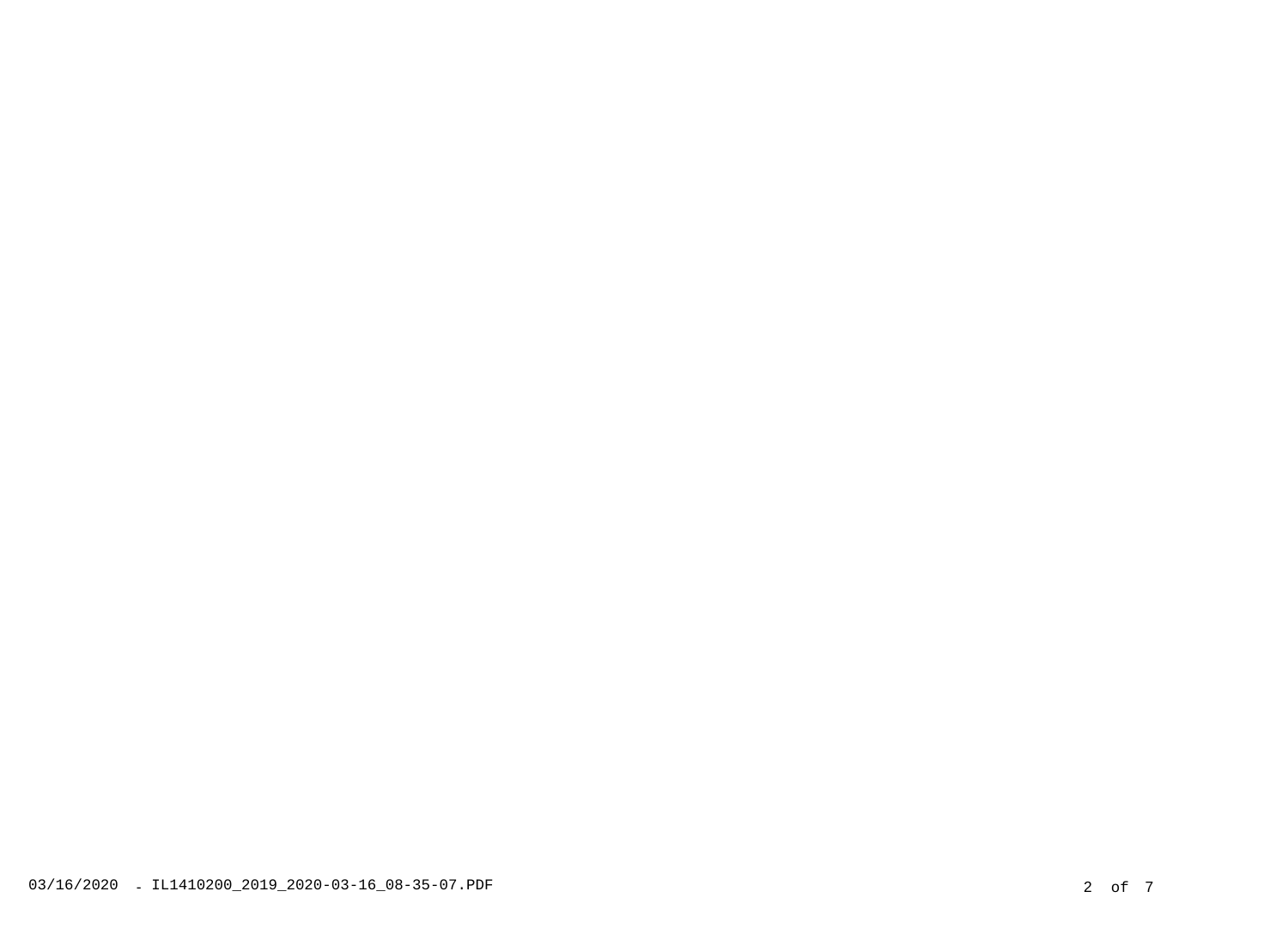#### Source Water Information

| Source Water Name |                    | Type of Water | Report Status Location |  |
|-------------------|--------------------|---------------|------------------------|--|
| WELL 2 (11785)    | 350 GPM LINE SHAFT | GW            |                        |  |
| WELL 3 (00922)    |                    | GM            |                        |  |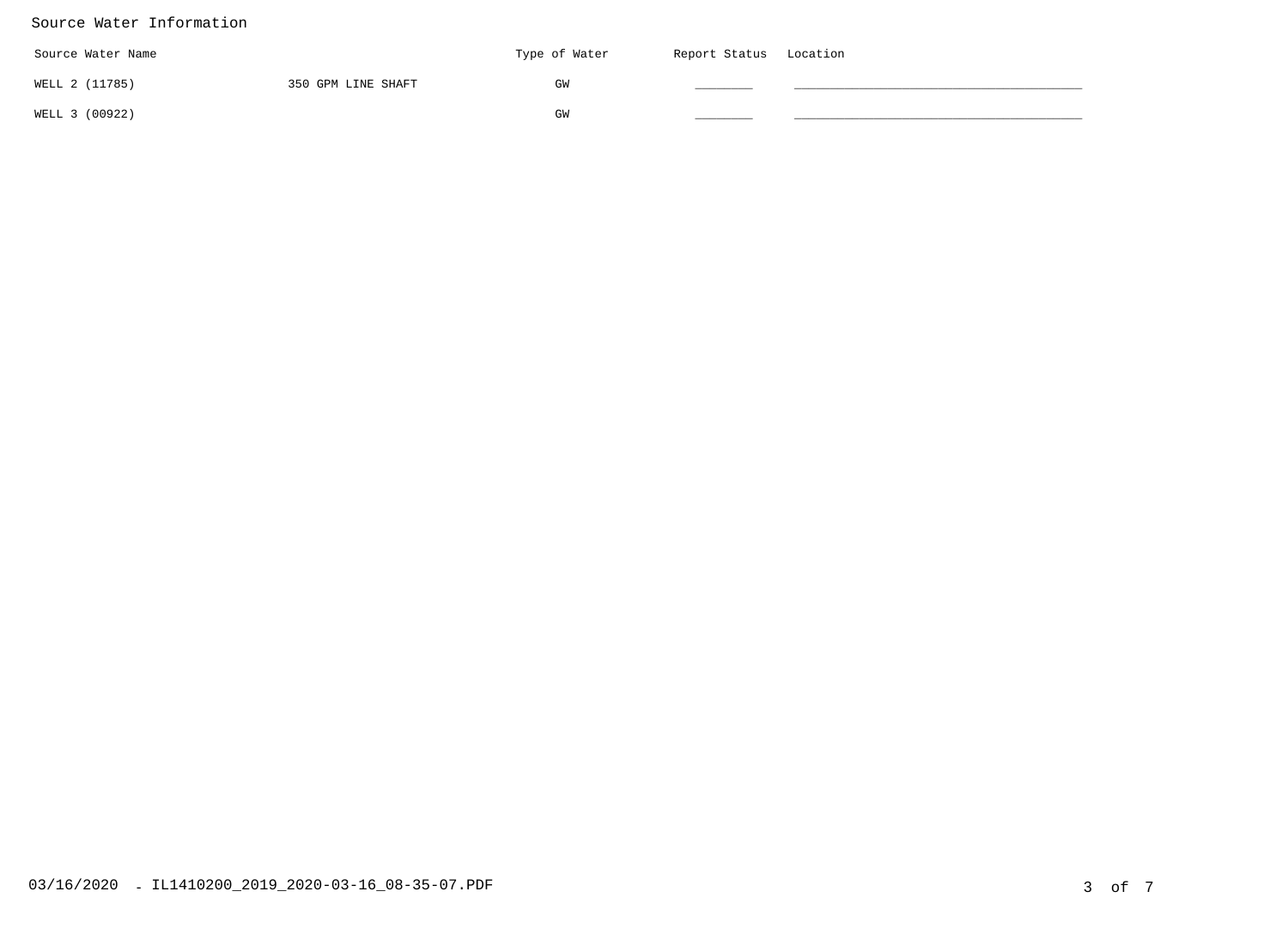#### Source Water Assessment

We want our valued customers to be informed about their water quality. If you would like to learn more, please feel welcome to attend any of our regularly scheduled meetings. The source water assessment for our supply has been completed by the Illinois EPA. If you would like a copy of this information, please stopby City Hall or call our water operator at  $\qquad \qquad$  . To view a summary version of the completed Source Water Assessments, including: Importance of Source Water; Susceptibility to Contamination Determination; and documentation/recommendation of Source Water Protection Efforts, you may access the Illinois EPAwebsite at http://www.epa.state.il.us/cgi-bin/wp/swap-fact-sheets.pl.

Source of Water: FORRESTONBased on information obtained in a Well Site Survey published in 1990 by the Illinois EPA, one potential source is located within 1,000 feet of one of the wells.The Illinois EPA has determined that the Forreston Community Water Supply's source water is not suspectibile to contamination. This determination is based on a number of criteria including; monitoring conducted at the wells; monitoring conducted at the entry point to the distributionsystem; and available hydrogeologic data on the wells.Furthermore, in anticipation of the U.S. EPA's proposed Ground Water Rule, the Illinois EPA has determined that the Forreston Community Water Supply is not vulnerable to viral contamination. This determination is based upon the evaluation of the following criteria during the Vulnerability Waiver Process: the community's wells are properly constructed with sound integrity and proper siting conditions;a hydraulic barrier exists which should prevent pathogen movement; all potential routes and sanitary defects have been mitigated such that the source wateris adequately protected; monitoring data did not indicate a history of disease outbreak; and the sanitary survey of the water supply did not indicate a viral contamination threat. Because the community's wells are constructed in a confined aquifer, which should prevent the movement of pathogens into the wells, well hydraulics were not considered to be a significant factor in the susceptibility determination. Hence, well hydraulics were not evaluated for thissystem ground water supply.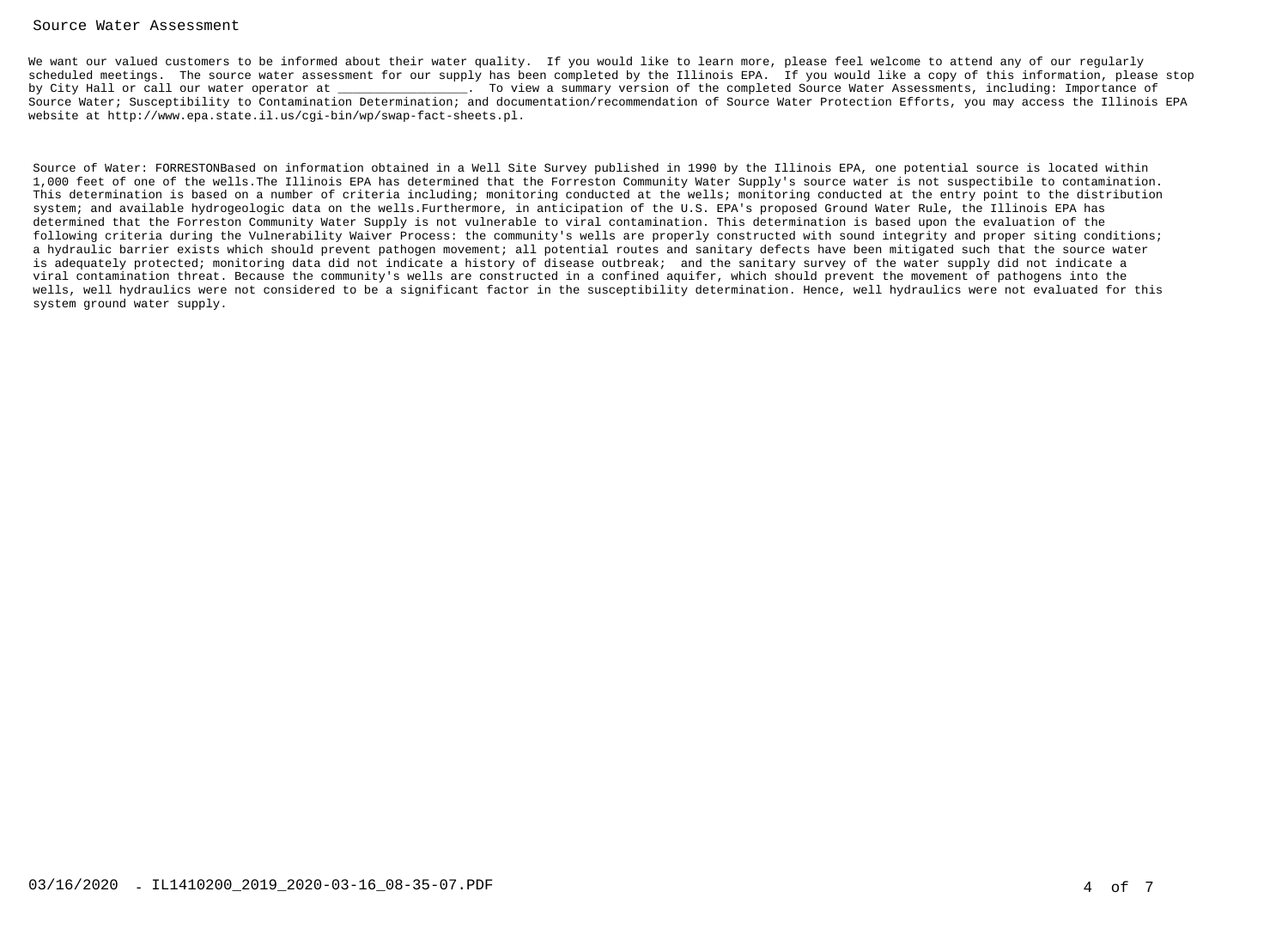#### **2019Regulated Contaminants Detected**

### **Lead and Copper**

Definitions:

 Action Level Goal (ALG): The level of a contaminant in drinking water below which there is no known or expected risk to health. ALGs allow for a margin ofsafety.

| Action Level: The concentration of a contaminant which, if exceeded, triggers treatment or other requirements which a water system must follow. |  |  |  |
|-------------------------------------------------------------------------------------------------------------------------------------------------|--|--|--|
|                                                                                                                                                 |  |  |  |

| Lead and Copper | Date Sampled | MCLG | Action Level<br>(AL) | 90th<br>Percentile | # Sites Over<br>AL | Units | Violation | Likely Source of Contamination                                                                                |
|-----------------|--------------|------|----------------------|--------------------|--------------------|-------|-----------|---------------------------------------------------------------------------------------------------------------|
| Copper          | 2019         | 1.3  | 1.3                  | 0.13               |                    | ppm   |           | Erosion of natural deposits; Leaching from<br>wood preservatives; Corrosion of household<br>plumbing systems. |
| l Lead          | 2019         |      | 15                   | 10                 |                    | ppb   |           | Corrosion of household plumbing systems;<br>Erosion of natural deposits.                                      |

#### **Water Quality Test Results**

| Definitions:                                          | The following tables contain scientific terms and measures, some of which may require explanation.                                                                                                                                                                         |
|-------------------------------------------------------|----------------------------------------------------------------------------------------------------------------------------------------------------------------------------------------------------------------------------------------------------------------------------|
| Avq:                                                  | Regulatory compliance with some MCLs are based on running annual average of monthly samples.                                                                                                                                                                               |
| Level 1 Assessment:                                   | A Level 1 assessment is a study of the water system to identify potential problems and determine (if possible) why<br>total coliform bacteria have been found in our water system.                                                                                         |
| Level 2 Assessment:                                   | A Level 2 assessment is a very detailed study of the water system to identify potential problems and determine (if<br>possible) why an E. coli MCL violation has occurred and/or why total coliform bacteria have been found in our water<br>system on multiple occasions. |
| Maximum Contaminant Level or MCL:                     | The highest level of a contaminant that is allowed in drinking water. MCLs are set as close to the MCLGs as feasible<br>using the best available treatment technology.                                                                                                     |
| Maximum Contaminant Level Goal or MCLG:               | The level of a contaminant in drinking water below which there is no known or expected risk to health. MCLGs allow<br>for a margin of safety.                                                                                                                              |
| Maximum residual disinfectant level or<br>MRDL:       | The highest level of a disinfectant allowed in drinking water. There is convincing evidence that addition of a<br>disinfectant is necessary for control of microbial contaminants.                                                                                         |
| Maximum residual disinfectant level<br>goal or MRDLG: | The level of a drinking water disinfectant below which there is no known or expected risk to health. MRDLGs do not<br>reflect the benefits of the use of disinfectants to control microbial contaminants.                                                                  |
| na:                                                   | not applicable.                                                                                                                                                                                                                                                            |
| $m$ rem:                                              | millirems per year (a measure of radiation absorbed by the body)                                                                                                                                                                                                           |
| $ppb$ :                                               | micrograms per liter or parts per billion - or one ounce in 7,350,000 gallons of water.                                                                                                                                                                                    |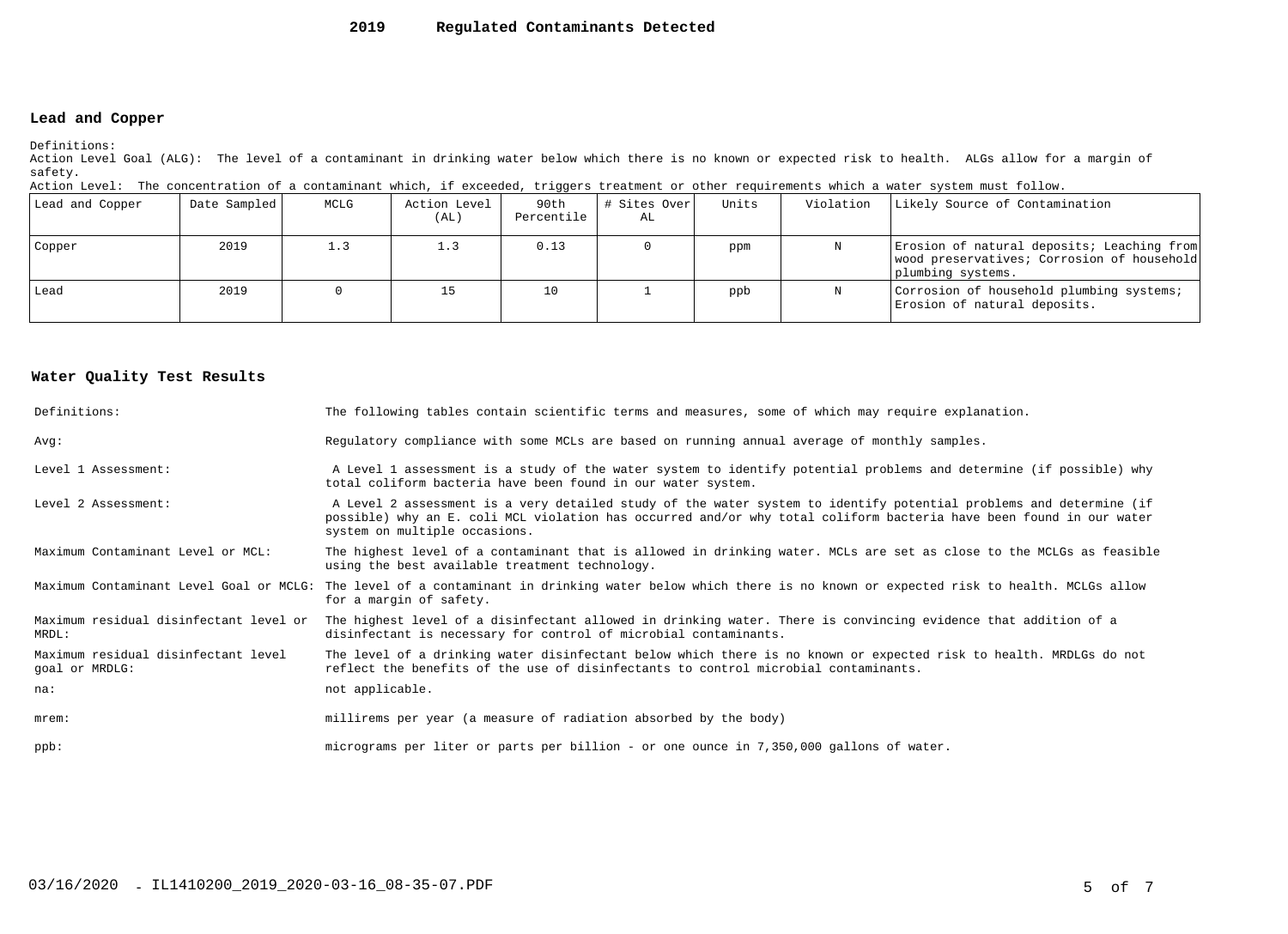## **Water Quality Test Results**

| ppm:                       | milligrams per liter or parts per million - or one ounce in 7,350 gallons of water. |  |
|----------------------------|-------------------------------------------------------------------------------------|--|
| Treatment Technique or TT: | A required process intended to reduce the level of a contaminant in drinking water. |  |